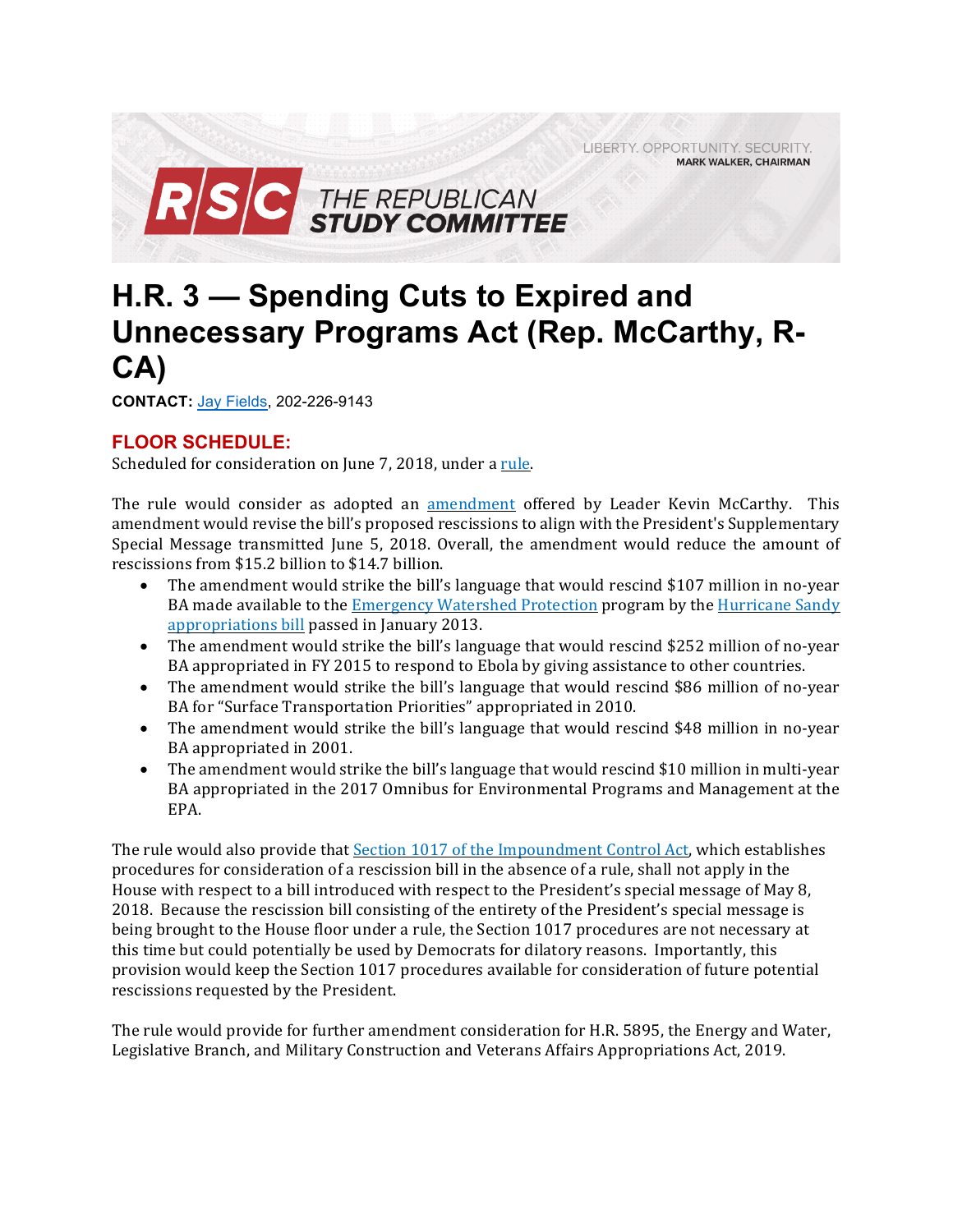# **TOPLINE SUMMARY:**

H.R. 3, the Spending Cuts to Expired and Unnecessary Programs Act, as introduced, would rescind approximately \$15.2 billion of unobligated discretionary and mandatory budget authority (BA) proposed to be rescinded in the special message from the President pursuant to the Congressional Budget and Impoundment Control Act of 1974.

On June 5, 2018, the President transmitted a supplementary message revising his initial special message. An amendment offered by House Majority Leader Kevin McCarthy would amend H.R. 3 to comport with the President's special message, as revised.

# **COST:**

The Congressional Budget Office (CBO) estimates that the bill, as introduced, "would reduce budget authority by approximately \$15 billion and outlays by \$1 billion over the 2018-2028 period. Further, CBO estimates that the combined budgetary effects of the President's proposals would be the same as the contents of H.R. 3."

The rescissions proposed by H.R. 3 are substantively identical to those proposed by the President. The Office of Management and Budget (OMB) estimates, however, that the proposed rescissions would reduce outlays by \$3 billion.

As CBO notes in it costs estimate, the outlay savings – savings that directly reduce the federal deficit – produced by the bill are lower than the BA rescinded by the bill because the funding is generally not available for expenditure or will not be spent pursuant to current administration plans and is thus unnecessary.

Although CBO estimates that only a fraction of the cancelled BA would directly reduce outlays, by eliminating the "dead" BA that remains on the books, it would be prevented from being used as a gimmick offset to future spending increases in appropriations bills that will result in actual outlays.

Leader McCarthy's amendment would reduce the amount of budget authority that would be rescinded under the bill from about \$15.2 billion to about \$14.7 billion.

# **CONSERVATIVE VIEWS:**

Many conservatives will be pleased the House is acting on the President's proposed rescission package to cut \$15 billion in unspent funds. Many conservatives will be pleased that the rescission bill is being considered under a process that will not be subject to a filibuster in the Senate. 

The RSC Steering Committee adopted the following resolution in support of President Donald Trump's rescissions package:

"President Trump's proposal for spending rescissions are a fulfillment of Republican promises to bend the spending curve in the right direction. As the largest conservative caucus in the House of Representatives, the Republican Study Committee fully supports this effort by the Administration to cut nonessential budget items that the American people simply do not want to pay for.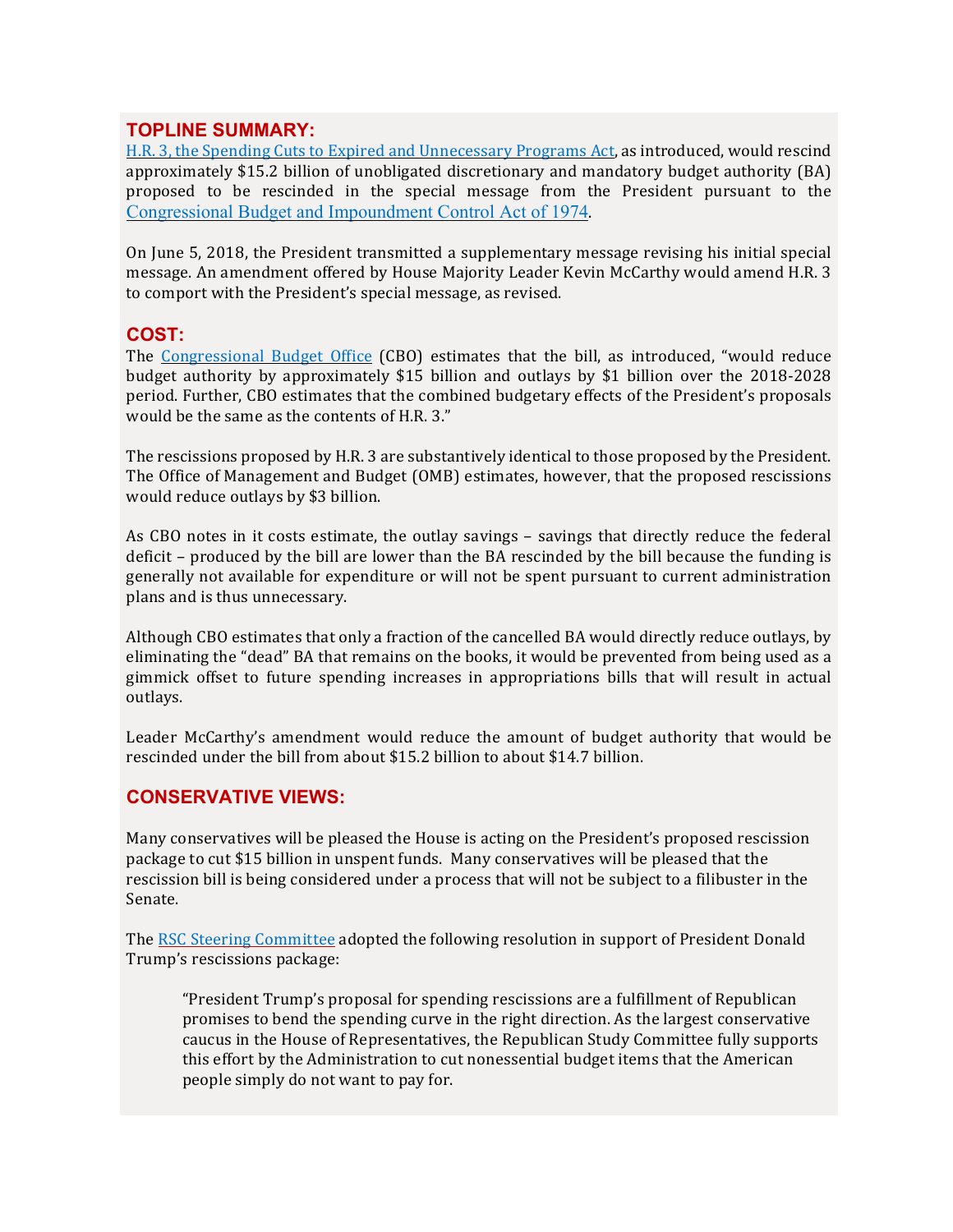"The House Committee on Appropriations should pass the full rescissions bill immediately so that the House can vote on the measure as soon as possible. Instead of making excuses for why keeping our promises is not possible, Mitch McConnell should make every effort to pass this package."

The FY 2019 RSC Budget stated the following with regard to Congress and the President utilizing the Impoundment Control Act of 1974 to rescind budget authority that is unneeded or supportive of non-conservative priorities:

This budget strongly supports the president and Congress using the Impoundment Control Act to rescind excess budget authority…

Under the Congressional Budget Office (CBO) scoring conventions, an appropriations bill can offset increases in discretionary spending if it also rescinds previously appropriated but unobligated funds. In many cases, funds rescinded in appropriations bills were not planned to be spent and the rescission has no effect on outlays…The appropriators have abused this CBO scoring rule to allow them to spend more. For instance, the FY 2017 Continuing Resolution (CR) signed into law in September 2016 rescinded \$37 million in unobligated funds from a 1990 supplemental appropriations bill in order to "offset" the new Zika funding, despite the fact that the CBO says that the rescission did not reduce outlays.

If Congress does not rescind these unobligated balances, it will be able to continue to abuse the rules, resulting in higher spending. Using authorities granted to the President under the Impoundment Control Act, President Trump should deliver a rescission package to Congress identifying the accounts that hold unobligated balances that it does not expect to spend and then Congress should pass a standalone measure rescinding these excess appropriations.

Beyond the issue of eliminating so-called "dead budget authority," there is also the issue of Congress appropriating more funding than is needed by agencies to carry out their essential functions. However, under the Impoundment Control Act the executive branch cannot refuse to spend funds that Congress has appropriated for a particular purpose, even if they are not needed. President Trump currently faces this situation following enactment of the FY 2018 Omnibus bill that increased non-defense discretionary funding by an unprecedented \$63 billion.

Further, in a poll of RSC members conducted in April 2018, **100%** off polled members agreed that the House should work with the President to pass a rescission bill.

Accordingly, conservatives will be pleased that the House is considering a bill that would rescind prior-year budget authority that is either expired, in excess of what is needed to carry out programmatic operations, or would fund low priority activities of the executive branch.

In the same RSC member poll, **94%** of members agreed that the rescission bill should cut non-defense spending from the FY 2018 Omnibus passed in March. And, **71%** of members indicated they would be most supportive of a rescission bill above \$60 billion. Accordingly, some members may be disappointed in that the rescission bill under consideration would rescind \$15 billion in budget authority from prior years only – not from the FY 2018 Omnibus.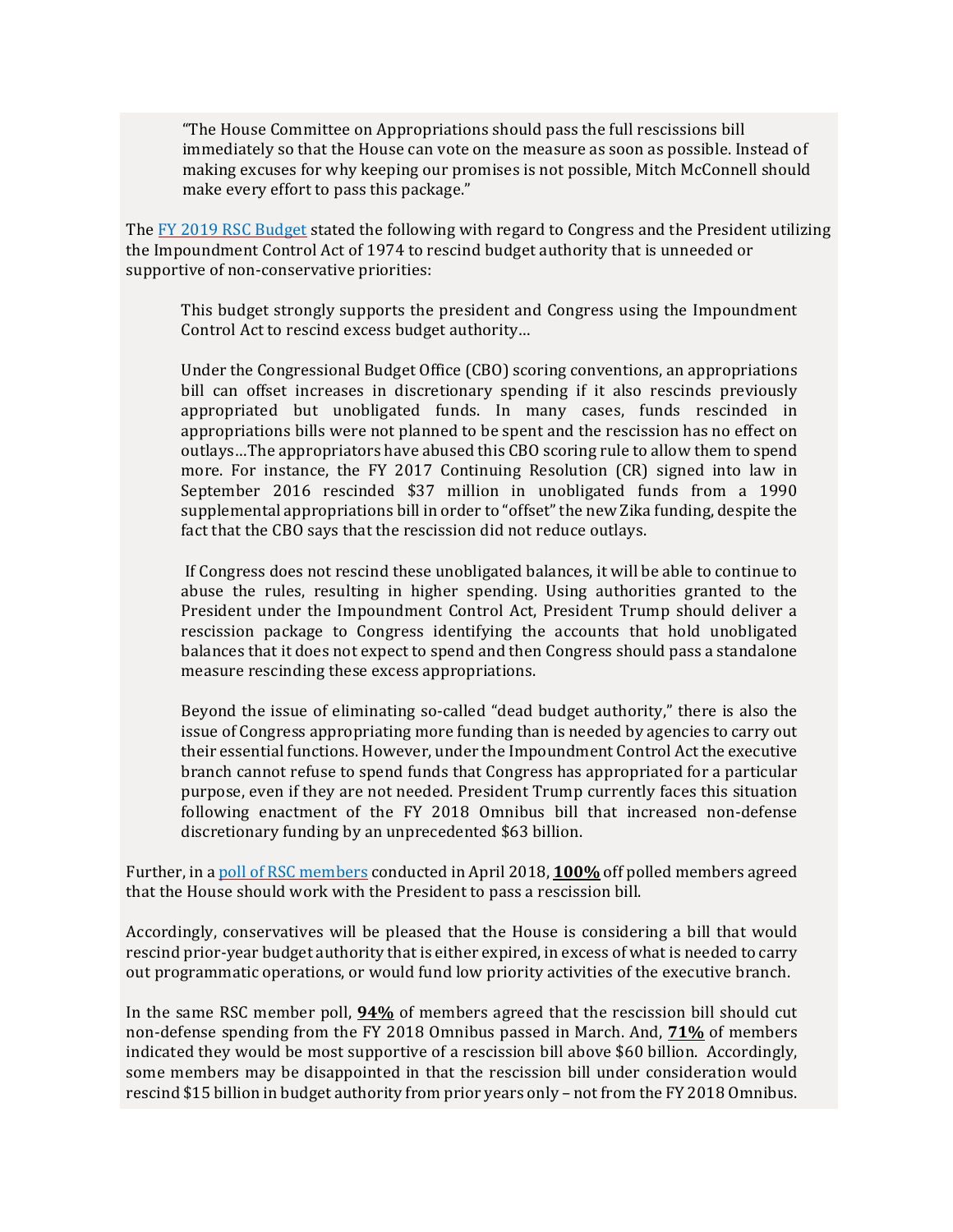However, in recent weeks the Administration has indicated its intent to propose further rescissions that would cancel appropriated BA from the FY 2018 Omnibus, and many conservatives may be pleased that successfully enacting H.R. 3 will help build Congress's "muscle memory" to help pass addition rescission bills.

- **Expand the Size and Scope of the Federal Government?** No, the bill would reduce the size of the federal government by cutting government spending and budget authority of dozens of federal programs.
- **Encroach into State or Local Authority?** No.
- **Delegate Any Legislative Authority to the Executive Branch?** No.
- **Contain Earmarks/Limited Tax Benefits/Limited Tariff Benefits?** No.

# **DETAILED SUMMARY AND ANALYSIS:**

To read a detailed backgrounder on the use of rescissions under the Impoundment Control Act, click here. In short, Title X of the Impoundment Control Act allows the President to propose via a special message to Congress specific rescissions of budget authority that has not been obligated to Congress and establishes a 45-day window for the House and Senate to consider a bill based on the proposed rescissions in under expedited procedures, most notably removing the possibility of a Senate filibuster. The bill may consist only of language to rescind all or part of the budget authority included in the President's special message.

The bill would rescind (i.e., cancel) \$15.2 billion of unobligated discretionary and mandatory budget authority (BA) proposed to be rescinded in a special message from the President pursuant to the 1974 Congressional Budget and Impoundment Control Act. To view the President's proposal, click here.

All of the budget authority that would be rescinded under the bill was appropriated in prior-years, with none from FY 2018 appropriations including the FY 2018 Omnibus enacted in March. According to the Office of Management and Budget (OMB), these rescissions are of "funding that is no longer needed for the purpose for which it was appropriated by the Congress; in many cases, these funds have been left unspent by agencies for years. These proposals also include rescissions of low priority and unnecessary Federal spending."

| <b>Federal Account</b>                      | <b>Budget Authority Rescinded</b><br>(in millions of dollars) |  |
|---------------------------------------------|---------------------------------------------------------------|--|
| <b>Department of Agriculture</b>            |                                                               |  |
| Animal and Plant Health Inspection Service  | 148                                                           |  |
| Farm Security and Rural Investment Program  | 500                                                           |  |
| Watershed and Flood Prevention Operations*  | 50                                                            |  |
| Rental Assistance Program                   | 40                                                            |  |
| <b>Rural Community Facilities Program</b>   | 2                                                             |  |
| <b>Rural Cooperative Development Grants</b> | 15                                                            |  |
| <b>Biorefinery Assistance Program</b>       | 36                                                            |  |
| <b>High Cost Energy Grants</b>              | 13                                                            |  |

The bill would make the following rescissions, explained in further detail below: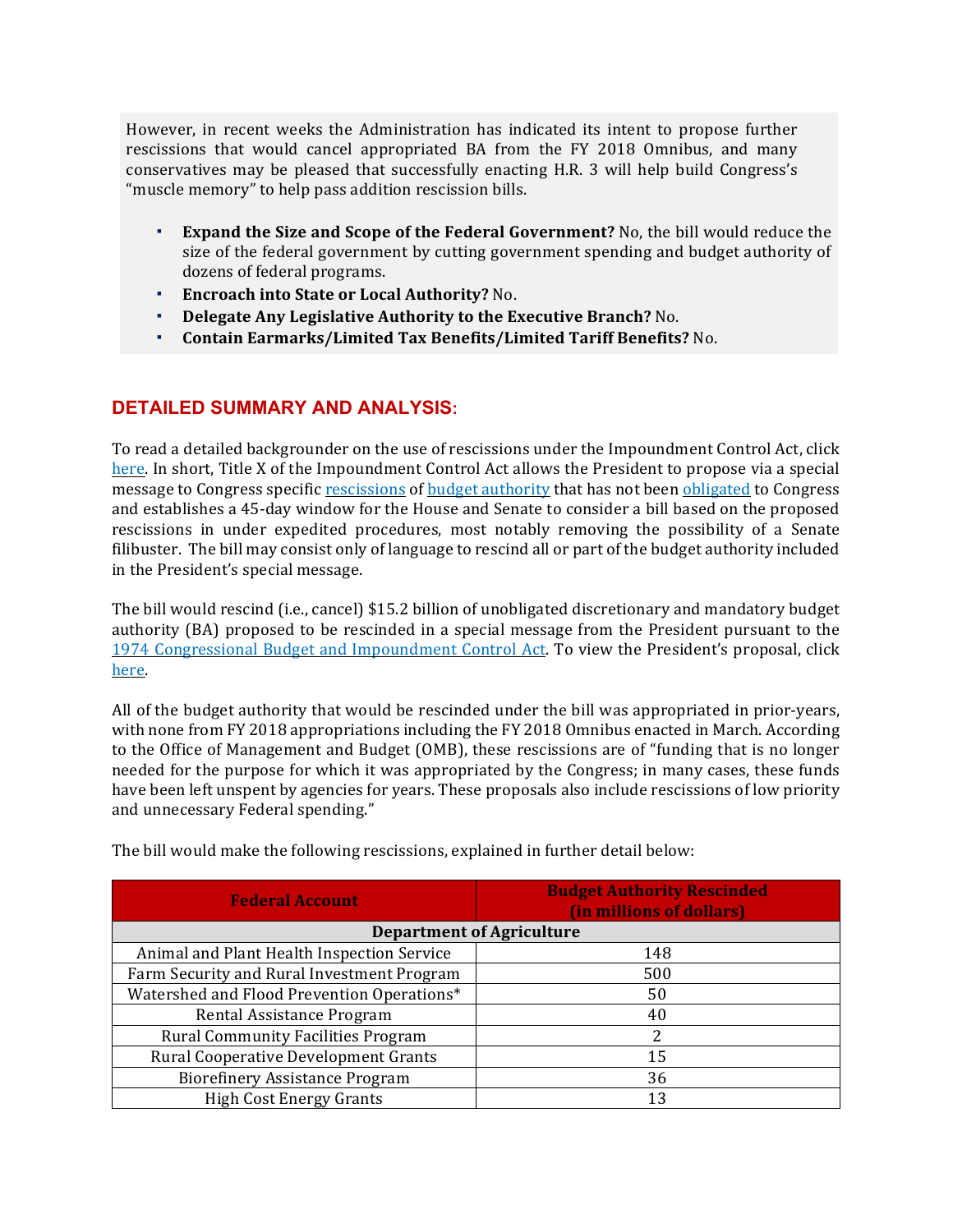| Rural Water and Waste Disposal Program                                                           | 37               |  |
|--------------------------------------------------------------------------------------------------|------------------|--|
| Account                                                                                          |                  |  |
| Land Acquisition (Forest Service)                                                                | 16               |  |
| <b>Department of Commerce</b>                                                                    |                  |  |
| Economic Development Assistance Programs                                                         | 30               |  |
| <b>Department of Energy</b>                                                                      |                  |  |
| Advanced Technology Vehicle Manufacturing                                                        | 4,333            |  |
| Loan Program                                                                                     |                  |  |
| Title 17 Innovative Technology Loan Guarantee                                                    | 161              |  |
| Program                                                                                          |                  |  |
| Title 17 Innovative Technology Loan Guarantee                                                    | 523              |  |
| Program, Recovery Act<br><b>Department of Health and Human Services</b>                          |                  |  |
| Children's Health Insurance Fund (CHIP)                                                          | 5150             |  |
| <b>Center for Medicare and Medicaid Innovation</b>                                               | 800              |  |
| Child Enrollment Contingency Fund (CHIP)                                                         | 1865             |  |
| Nonrecurring Expenses Fund                                                                       | 220              |  |
| <b>Department of Housing and Urban Development</b>                                               |                  |  |
| <b>Public Housing Capital Fund</b>                                                               | 38               |  |
| <b>Department of Justice</b>                                                                     |                  |  |
| Assets Forfeiture Fund                                                                           | 106              |  |
| <b>Department of Labor</b>                                                                       |                  |  |
| Training and Employment Services, Recovery                                                       | 23               |  |
| Act                                                                                              |                  |  |
| <b>Department of State</b>                                                                       |                  |  |
| Complex Crisis Fund                                                                              | 30               |  |
| <b>International Assistance Programs</b>                                                         |                  |  |
| Millennium Challenge Corporation                                                                 | 52               |  |
| International Disaster Assistance (Ebola)**                                                      | $\boldsymbol{0}$ |  |
| <b>Department of Transportation</b>                                                              |                  |  |
| Miscellaneous Appropriations - Federal                                                           | $\boldsymbol{0}$ |  |
| Highway Administration**                                                                         |                  |  |
| Appalachian Development Highway System                                                           | 45               |  |
| Miscellaneous Highway Trust Funds**                                                              | $\boldsymbol{0}$ |  |
| Capital Assistance to High Speed Rail Corridors                                                  | 53               |  |
| and Intercity Passenger Rail Service                                                             |                  |  |
| Formula Grants                                                                                   | 47               |  |
| <b>Department of Treasury</b>                                                                    |                  |  |
| <b>Treasury Forfeiture Fund</b>                                                                  | 53               |  |
| <b>Community Development Financial Institution</b>                                               | 23               |  |
| Fund's Bank Enterprise Award Program<br><b>Capital Magnet Fund</b>                               | 142              |  |
|                                                                                                  |                  |  |
| <b>Environmental Protection Agency</b><br>$\boldsymbol{0}$                                       |                  |  |
| Environmental Programs and Management**<br><b>Corporation for National and Community Service</b> |                  |  |
| National Service Trust Fund<br>150                                                               |                  |  |
| <b>Railroad Retirement Board</b>                                                                 |                  |  |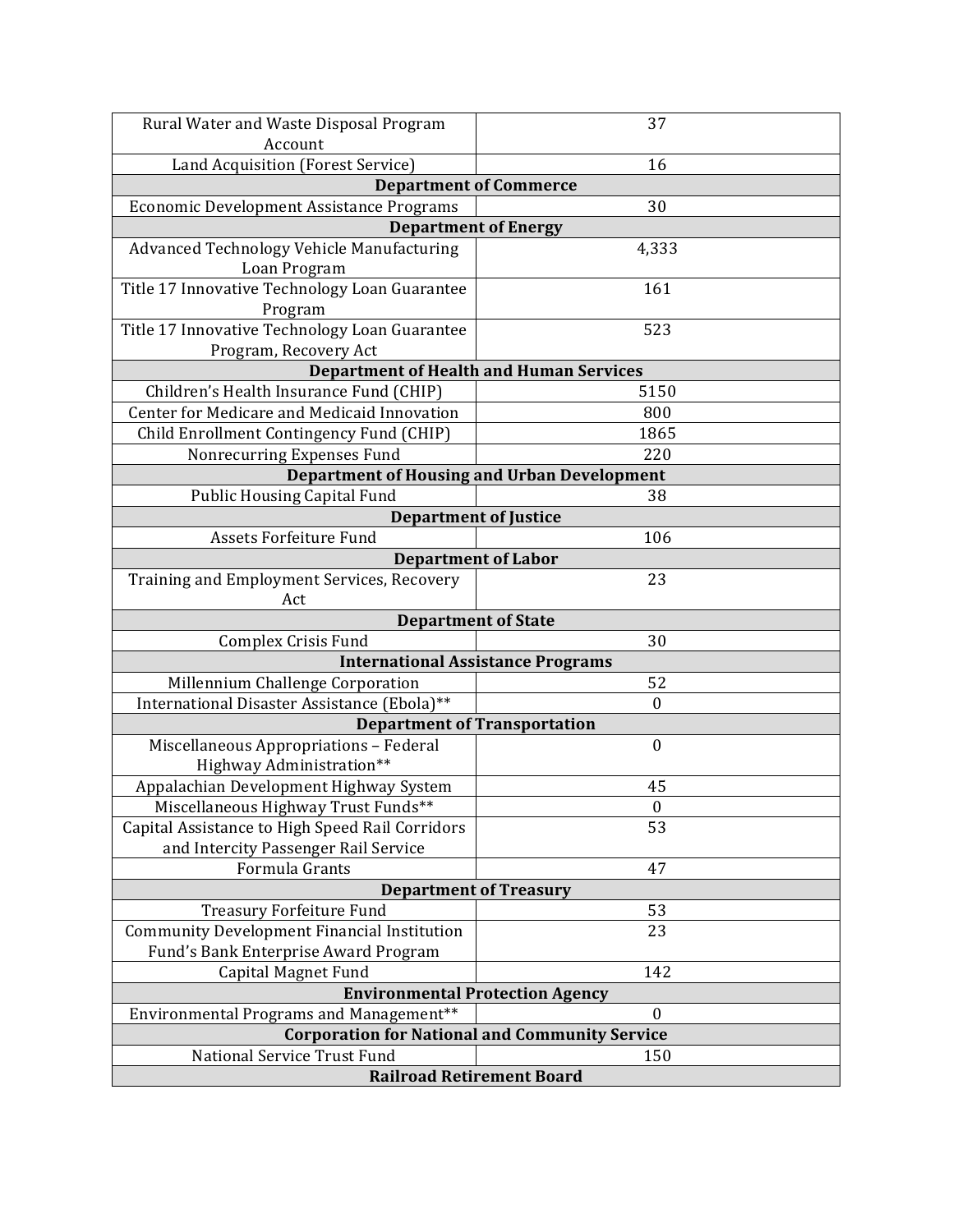| Railroad Unemployment Insurance Extended | 133    |
|------------------------------------------|--------|
| <b>Benefits Payments</b>                 |        |
| TOTAL                                    | 15.190 |

\* The Leader McCarthy amendment would reduce this rescission to \$50 million.

\*\* The Leader McCarthy amendment would strike this rescission.

# **Department of Agriculture**

Animal and Plant Health Inspection Service: The bill would rescind \$148 million in no-year funds appropriated to the **Animal and Plant Health Inspection Service** in prior years that are now carryover balances. The FY 2019 RSC Budget would eliminate the Service. According to OMB, the proposed rescission would have limited programmatic impact because the funds are in excess of what is needed to carry out certain designated functions.

Farm Security and Rural Investment Program: The bill would rescind nearly \$500 million BA from Farm Security and Rural Investment programs including BA for expired conservation programs mostly appropriated in the 2008 Farm bill and BA appropriated in FY 2014 for the **Environmental** Quality Incentive Program. According to OMB, the proposed rescission would have insignificant programmatic effects.

Watershed and Flood Prevention Operations: The bill would rescind \$50 million in no-year BA from this account appropriated in the FY 2017 Omnibus for the USDA's Watershed and Flood Prevention Operations program. According to OMB, this program has been fully funded by FY 2018 appropriations, and thus prior-year carryover BA is not needed. The bill would also rescind \$107 million in no-year BA made available to the Emergency Watershed Protection program by the Hurricane Sandy appropriations bill passed in January 2013. According to OMB, a large amount of Sandy funding "remains unobligated in part due to the inability of project sponsors to generate the funding necessary for their portion of the project expenses.

The Leader McCarthy amendment would strike the portion of this rescission that would cancel \$107 million in no-year BA made available to the Emergency Watershed Protection program by the Hurricane Sandy appropriations bill.

Rental Assistance Program: The bill would rescind \$40 million of BA appropriated in the FY 2017 Omnibus, because according to OMB, FY 2018 appropriations fully funded the program, and the \$40 million is not needed.

Rural Community Facilities Program: The bill would rescind \$2 million in no-year BA appropriated in the FY 2017 Omnibus that, because according to OMB, FY 2018 appropriations fully funded the program. Conservatives may oppose the existence of this program entirely because, as stated by the RSC budget "the federal government should not be in the business of subsidizing the choice of individuals to live in more remote areas that are further from central services." The program offers direct loans, loan guarantees and grants to develop or improve public services and facilities in rural areas.

Rural Cooperative Development Grants: The bill would rescind \$15 million in BA from the Valueadded Product Grant program under USDA's Rural Business-Cooperative Service bureau appropriated in the 2017 Omnibus. The program provides grants to agricultural companies to help them process and market their products. Conservatives may view this subsidy as corporate welfare and duplicative of other agriculture subsidies. The RSC Budget would eliminate the entire Rural Business Cooperative Service under which these grants fall.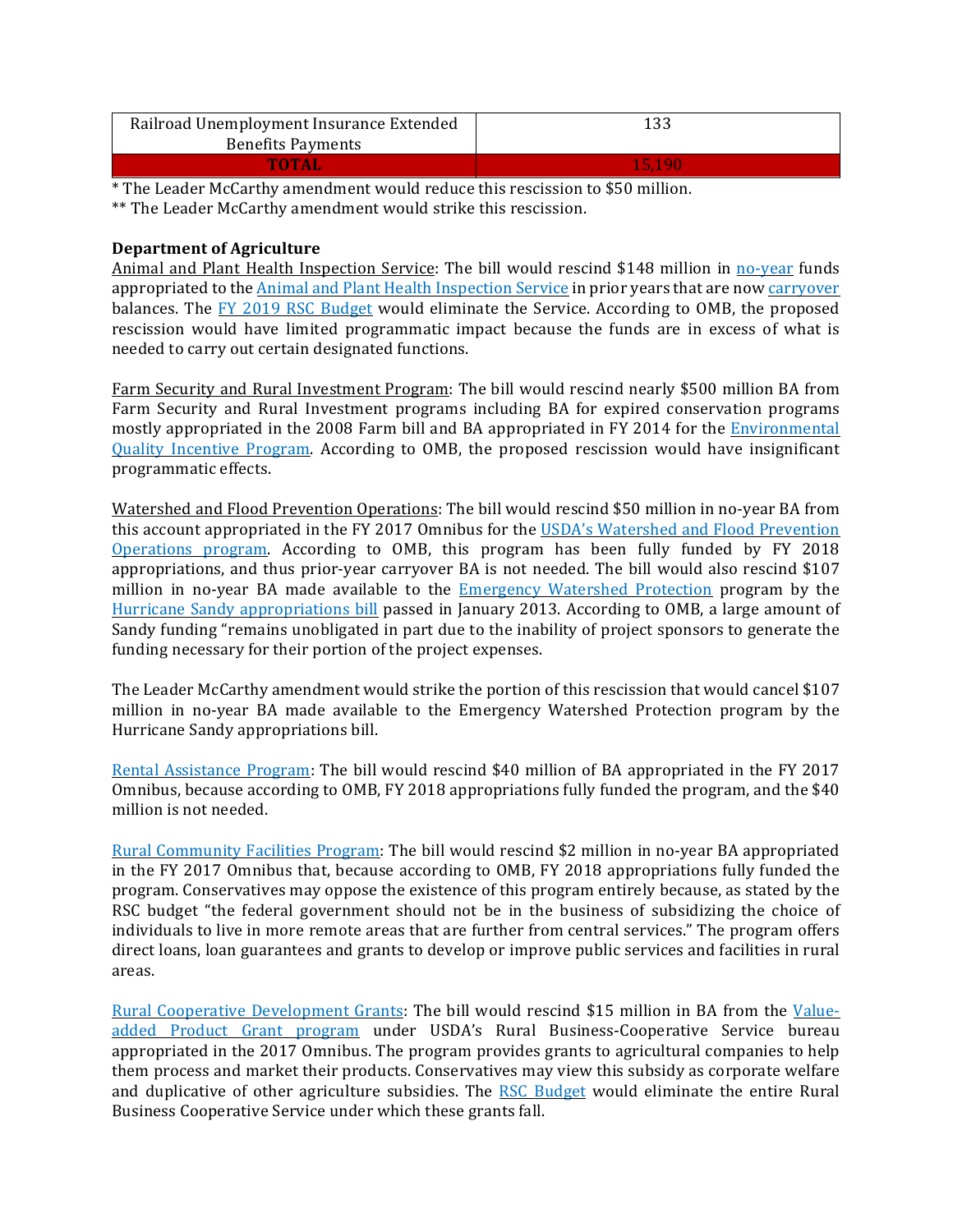Biorefinery Assistance Program: The bill would rescind \$36 million of BA from this program made available by the 2014 Farm Bill. The RSC Budget would eliminate the entire Rural Business Cooperative Service under which this program falls given that it guarantees loans perhaps would not otherwise happen in the private market without government subsidy.

High Cost Energy Grants: The bill would rescind \$13 million in no-year budget authority appropriated in the FY 2017 Omnibus. According to OMB, this BA is not needed because FY 2018 appropriations fully fund the program. Conservatives may oppose this program because it subsidizes energy providers to lower the electric bills for people that chose to live in areas with high energy costs, a choice others should not have to financially support.

Rural Water and Waste Disposal Program Account: The bill would rescind \$37 million in no-year BA from this account appropriated in the FY 2017 Omnibus. The bill would ensure that of the amounts rescinded from this account, none can be those designated for disaster relief. According to OMB, the \$37 million is not needed to carry out the program. The RSC budget would eliminate this program, noting "These types of activities should be handled by the private sector or local and state government, not the federal taxpayers."

Land Acquisition (Forest Service): The bill would rescind \$16 million in no-year BA from prior years, including the FY 2017 Omnibus. The RSC Budget would eliminate land acquisition by the Forest Service, noting "the federal government should be finding ways to reduce its land holdings and associated costs, not expand it."

## **Department of Commerce**

Economic Development Assistance (EDA) Grant Programs: The bill would rescind \$30 million in noyear BA from prior years. According to OMB, the proposed rescission would not affect EDA's ability to obligate funds appropriated in FY 2018. The program is unauthorized as of 2008. The RSC Budget would completely eliminate the EDA, noting it "is a duplicative program and provides subsidies in an area that is not the responsibility of the federal government." The FY 2018 Omnibus rescinded \$10 million of prior-year BA from the program.

## **Department of Energy**

Advanced Technology Vehicle Manufacturing (ATVM) Loan Program: " The bill would rescind any unobligated balances of amounts (approximately \$4.3 billion in no-year BA) made available by a FY 2009 appropriations measure. According to OMB, enacting the rescission would support elimination of the program.

The RSC Budget would eliminate this program. It notes the following: "The ATVM Loan program provides subsidies to vehicle manufacturing companies to produce greener cars. This program has provided billions of taxpayer dollars to some of the largest car companies in the world, such as Ford and Nissan, to help increase the fuel efficiency of the vehicles they sell – a feature that should be driven by demand from consumers, not government subsidies. The DOE has also lost \$200 million of the taxpayers' money when Fisker Automotive and the Vehicle Production Group, two companies provided loans under this program, defaulted. As described by Taxpayers for Common Sense, 'Putting the full faith and credit of the U.S. government behind up to \$25 billion in risky, high cost projects the private sector won't finance is fiscally reckless.'

Title 17 Innovative Technology Loan Guarantee Program: The bill would rescind \$160 million in unobligated no-year BA for credit subsidy costs associated with loans guaranteed under section 1703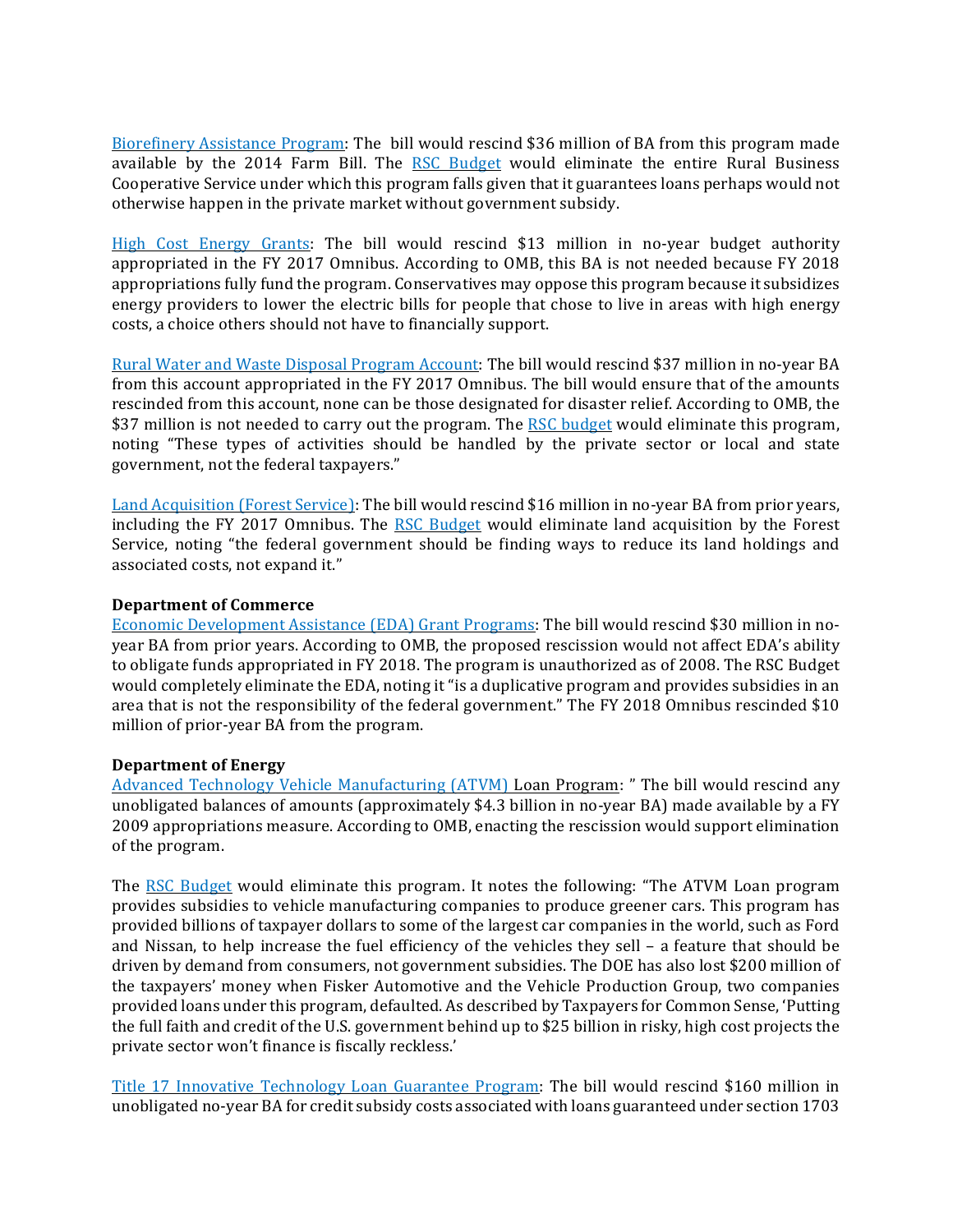of the Energy Policy Act of 2005. The bill would also rescind any unobligated balances (approximately \$523 million) made available by the American Recovery Act of 2009 for loans guaranteed under section 1705 of the Energy Policy Act of 2005.

The RSC Budget would eliminate this program. It notes the following: "The Title 17 Innovative Technology Loan Guarantee program provides loans to clean energy projects. This is the program that gave us the Solyndra scandal, with taxpayers losing more than \$500 million after the Obama administration gambled on a politically favored company." The bill would rescind \$684 million in unobligated no-year BA to cover credit subsidy costs associated with loans guaranteed under the program. According to OMB, enacting the rescission would support elimination of the program.

## **Department of Health & Human Services**

Children's Health Insurance Fund (CHIP): The bill would rescind \$5.1 billion in no-year BA made available by the 2015 CHIP reauthorization, section 301(b)(3). This is a mandatory balance. This section made budget authority available to specifically supplement 2017 national allotments to states on a one-time basis. The section did not authorize use for any other purpose. Accordingly, legal authority for the federal government to distribute these funds pursuant to section 301 to states expired in 2017. According to OMB, the remaining funding is no longer needed. According to CBO, "rescinding the unobligated balances…would not affect outlays, or the number of individuals with insurance coverage."

In recent years, appropriators have rescinded portions of unobligated CHIP BA as a way of offsetting higher discretionary spending. According to the CBO, "This proposal would rescind budget authority from a mandatory account, sometimes referred to as a "change in a mandatory program," or "CHIMP." The budgetary effects of changes in mandatory programs, when included in appropriation acts, are treated as discretionary amounts, and generally count toward the amounts constrained by the caps on discretionary spending." The rescission of the remaining unobligated balances would prevent use of this gimmick in future appropriations measures. The FY 2018 Omnibus passed in March rescinded \$3.7 billion in budget authority from this account.

Child Enrollment Contingency Fund (CHIP): The bill would rescind \$1.9 billion in mandatory unobligated BA from this account. The Fund was set up to provide payments to States that are having a temporary shortfall in CHIP funds because of higher than expected enrollment. While \$2.4 billion remains available for obligation in the Fund, the Centers for Medicare and Medicaid Services does not expect that any state will need a payment in FY 2018. Accordingly, CBO has stated that "the rescission from the Child Enrollment Contingency Fund would not affect payments to states over the 2018-2028 period." The FY 2018 Omnibus rescinded \$3.11 billion from this fund. 

Center for Medicare and Medicaid Innovation (CMMI): The bill would rescind \$800 million in mandatory unobligated BA made available in FY 2011. According to OMB, CMMI would still have enough funding to carry out its functions in full. CMMI was created by Obamacare for the purpose of testing "innovative payment and service delivery models to reduce program expenditures …while preserving or enhancing the quality of care" for those individuals who receive Medicare, Medicaid, or Children's Health Insurance Program (CHIP) benefits. Conservatives have expressed concern over the CMMI's demonstration projects and lack of Congressional control. According to Wilson Taylor of the American Enterprise Institute:

The Secretary of Health and Human Services (HHS) has the authority to expand the scope and duration of a model being tested through rulemaking rather than seeking to make program changes through legislation. A model that either reduces spending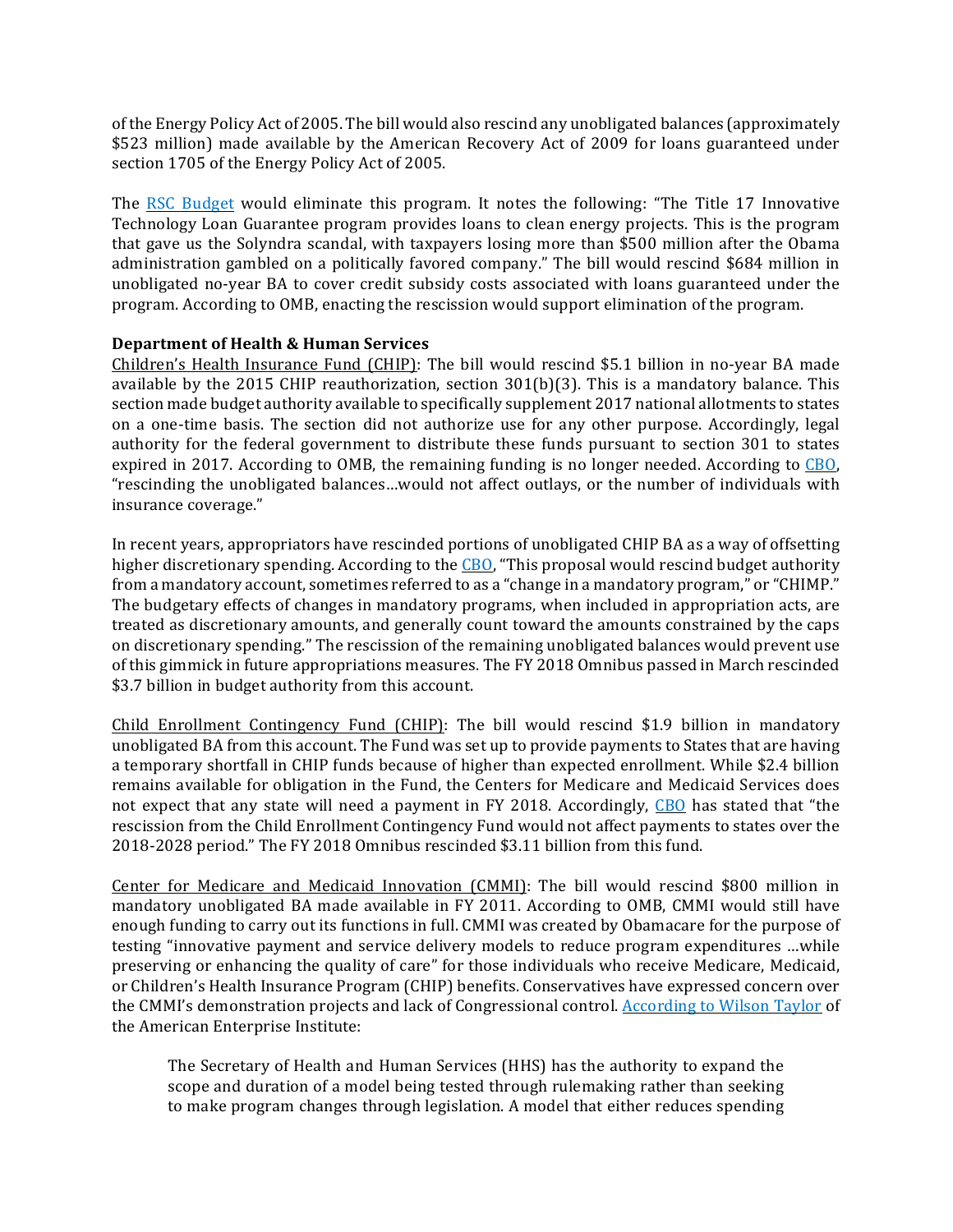without reducing the quality of care or improves quality without increasing spending could be expanded, potentially nationwide.

CMMI has greater independence in developing and implementing demonstration projects than has been typical for regulatory actions undertaken by executive branch agencies. When a government agency issues a new regulation, it generally does so within the statutory and policy framework enacted into law by Congress. For example, CMS is currently in the process of finalizing rules to implement changes in Medicare physician payment under the Medicare Access and CHIP Reauthorization Act (MACRA), which specifies that physicians will receive a 5 percent bonus for participating in alternative payment models.

In contrast, CMMI has the authority to develop policy for the Medicare program de novo, and may test any new policy approach without specific direction from Congress.

Nonrecurring Expenses Fund: The bill would rescind \$220 million in unobligated mandatory BA. According to OMB, the Department of Health and Human Services could continue to fund infrastructure and IT projects using other funds.

## **Department of Housing and Urban Development**

Public Housing Capital Fund: The bill would rescind \$41 million in multi-year BA appropriated in FY 2015 and FY 2016. The RSC Budget would reduce funding for this program, noting that its functions are better suited for local and state government.

#### **Department of Justice**

Assets Forfeiture Fund: The bill would rescind \$106 million in no-year BA that is used to run the program. About \$1.2 billion would remain in the fund. According to OMB, the fund would have enough money to administer the program post-rescission. The RSC budget supports reining in civil asset forfeiture.

#### **Department of Labor**

Training and Employment Services, Recovery Act: The bill would rescind any unobligated balances (approximately \$22 million in no-year BA) appropriated in the Obama stimulus package of 2009. The account funds National Emergency Grants designed to help states implement the Health Coverage Tax Credit. According to OMB, the rescission would not have a programmatic impact.

#### **Department of State**

Complex Crisis Fund: The bill would rescind \$30 million in no-year BA appropriated in FY 2017 and FY 2016. The fund is largely redundant of other foreign aid efforts, and according to OMB not a priority for the Administration.

## **International Assistance Programs**

Millennium Challenge Corporation: The bill would rescind \$522 million in no-year BA appropriated in the 2017 Omnibus. At a time of skyrocketing annual deficits, the federal government should refocus spending on domestic priorities rather than programs designed to help people in other countries. Nonetheless, OMB funds that the rescission would have limited impacts on operation of the program.

International Disaster Assistance (Ebola): The bill would rescind \$252 million of no-year BA appropriated in FY 2015 to respond to Ebola by giving assistance to other countries. Funding would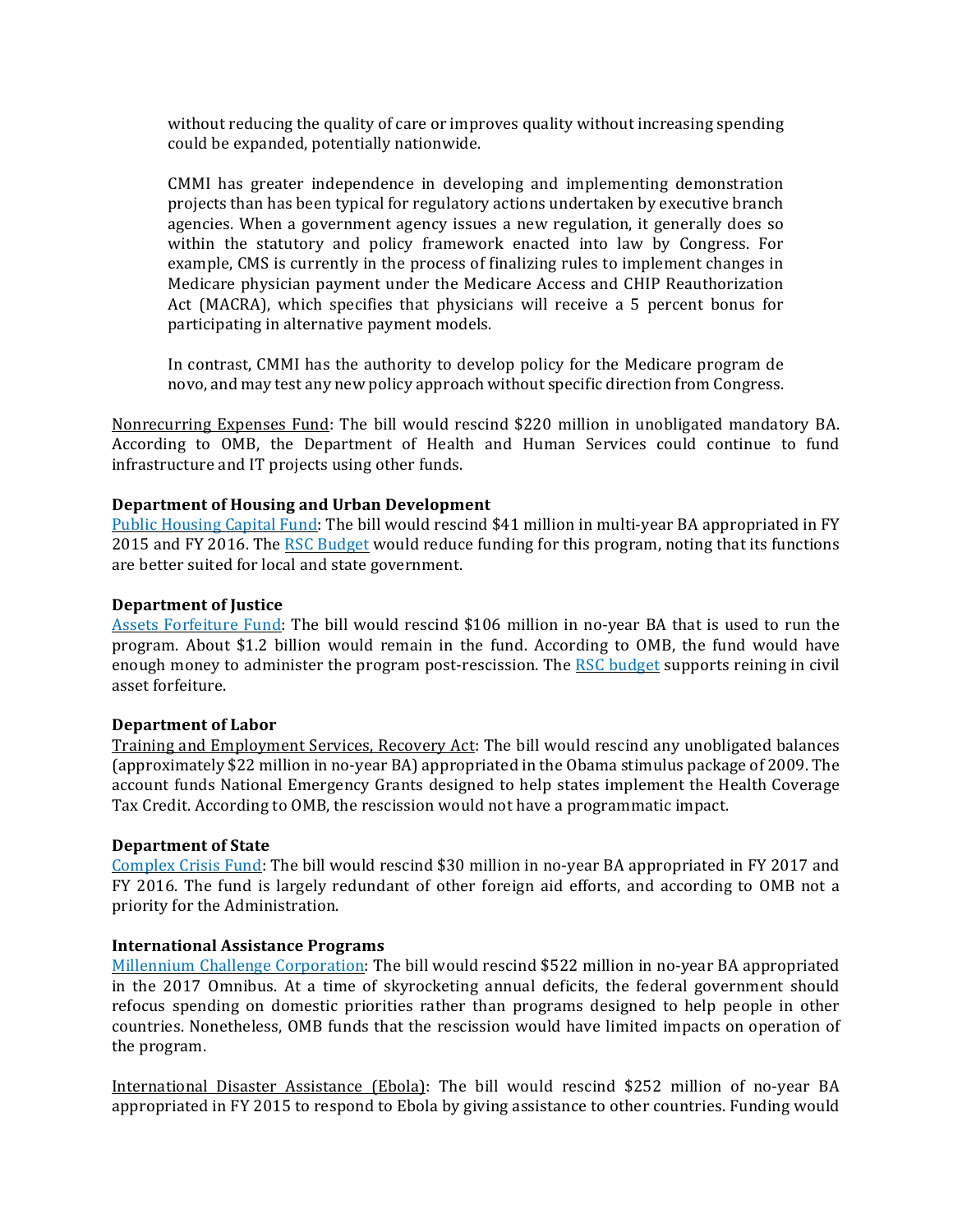be There would still be about \$218 million left in the account available for Ebola response. This is in addition to the separate USAID Emergency Reserve fund, which contains \$70 million, and funding contributions from the World Health Organization.

The Leader McCarthy Amendment would strike this rescission.

## **Department of Transportation**

Miscellaneous Appropriations – Federal Highway Administration: The bill would rescind \$86 million of no-year BA for "Surface Transportation Priorities" appropriated in 2010. According to OMB, this rescission would rescind available BA that would pay for transportation earmarks.

The Leader McCarthy amendment would strike this rescission. The Government Accountability Office (GAO) review of President Trump's proposed rescissions determined that impoundment of this account would violate Section 1001(4) of the Impoundment Control Act.

Appalachian Development Highway System: The bill would rescind \$45 million in no-year BA appropriated in FY 1998. According to OMB, this rescission would have limited impact on the program.

Miscellaneous Highway Trust Funds: The bill would rescind \$48 million in no-year BA appropriated in 2001. According to OMB, the rescission would have little to no programmatic impact.

The Leader McCarthy amendment would strike this rescission. The Government Accountability Office (GAO) review of President Trump's proposed rescissions determined that impoundment of this account would violate Section 1001(4) of the Impoundment Control Act.

Capital Assistance to High Speed Rail Corridors and Intercity Passenger Rail Service: The bill would rescind \$53 million in no-year BA appropriated in FY 2010. According to OMB, the rescission would not have a significant impact on projects.

Formula Grants: The bill would rescind \$47 million in no-year BA appropriated to the Federal Transit Administration in FY 2005 and before. These are residual balances that were previously used for purposes now funded exclusively through the Mass Transit Account.

#### **Department of Treasury**

Treasury Forfeiture Fund: The bill would rescind \$53 billion no-year BA. The Fund is the receipt account for proceeds from non-tax forfeitures made pursuant to laws enforced or administered by the Treasury and Department of Homeland Security. Fund balances are used to administer the forfeiture process. According to OMB, the rescission would not impact core program operations.

Community Development Financial Institution Fund's Bank Enterprise Award Program: The bill would rescind \$23 million in multi-year BA appropriated in the FY 2017 Omnibus. The RSC Budget eliminates the entire Community Development Financial Institution Fund, noting its functions are more appropriately funded by the private sector.

Community Development Financial Institution Fund's Capital Magnet Fund: The bill would rescind \$151 million in no-year BA from the Housing and Economic Recovery Act of 2008. The RSC Budget eliminates the entire Community Development Financial Institution Fund, noting its functions are more appropriately funded by the private sector.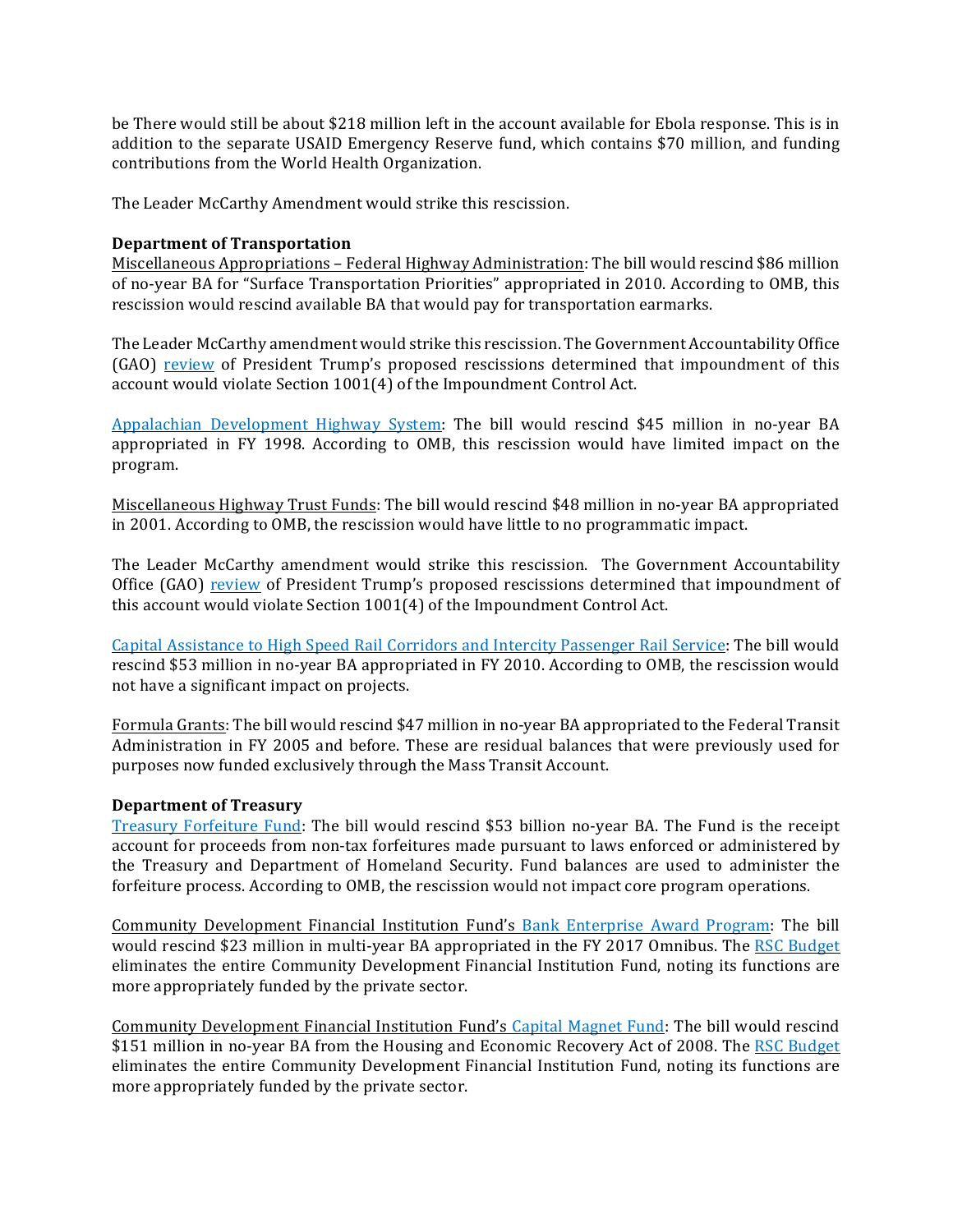## **Environmental Protection Agency**

Environmental Programs and Management: The bill would rescind \$10 million in multi-year BA appropriated in the 2017 Omnibus. According to OMB, this funding is duplicative of water quality research and grants under other Federal Programs.

The Leader McCarthy amendment would strike this rescission.

## **Corporation for National and Community Service**

National Service Trust Fund: The bill would rescind \$150 million in no-year BA. According to OMB, there would be enough funding to cover the program's educational awards post-rescission.

## **Railroad Retirement Board**

Railroad Unemployment Insurance Extended Benefits Payments: The bill would rescind \$133 million of no-year BA appropriated in 2009. According to OMB, the rescission would not have any programmatic impact.

## **COMMITTEE ACTION:**

H.R. 3 was introduced on May 9, 2018, and referred to the House Appropriations Committee.

# **OUTSIDE GROUPS:**

**Support:**

- FreedomWorks (Key Vote) YES
- National Taxpayers Union (Key Vote) YES
- Heritage Action
- Heritage Foundation: Trump's "Rescission" Package Would Save Unspent Tax Dollars and A Crucial First Step Toward Fiscal Discipline: Why the President and Congress Should Pursue a Rescissions Package
- Americans for Prosperity
- Americans for Tax Reform
- Campaign for Liberty
- Center for Freedom and Prosperity
- Center for Individual Freedom
- Club for Growth
- Coalition to Reduce Spending
- Council for Citizens Against Government Waste
- Family Business Coalition
- Independent Women's Forum
- Independent Women's Voice
- Taxpayers Protection Alliance
- Women for Trump

# **ADMINISTRATION POSITION:**

Although a formal Statement of Administration Policy is not available at this time, the President proposed the rescissions contemplated by the bill.

President Trump has expressed his support for the rescission package: